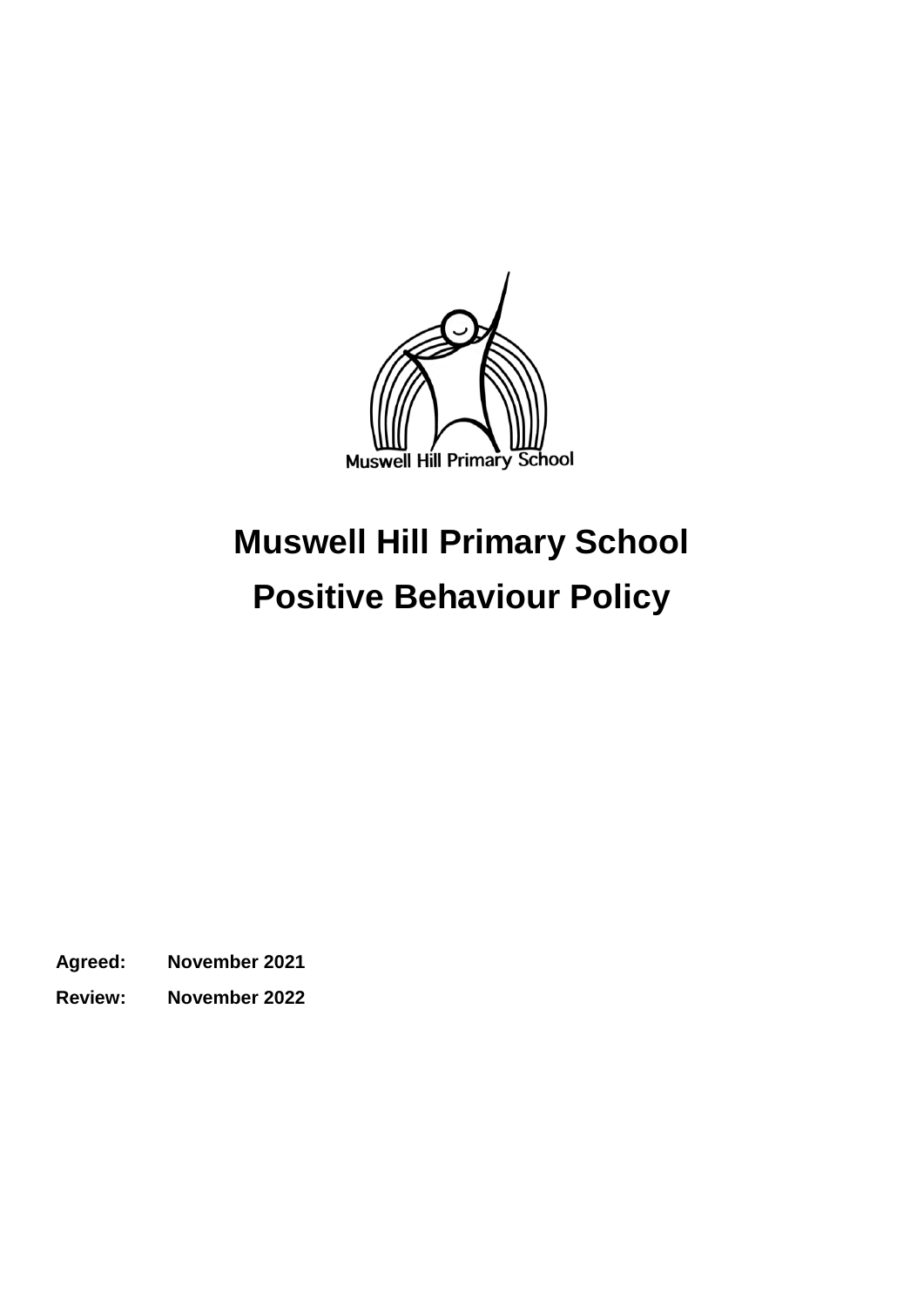### **Vision & values At Muswell Hill Primary**

We have a successful, high achieving, happy, inclusive community. One we are proud of and one which enables us to work in partnership with others, celebrate our successes and empower our children to be the best versions of themselves. Our community is where friendships thrive and where children are encouraged to discover a world of possibilities in a challenging yet supportive setting. Here at Muswell Hill Primary School, we embrace the joy of learning every day, through our strong, rich, broad curriculum and our 5 Golden Values:

Respect (for themselves and each other)

Integrity (always acting with)

Sense of Resilience

Curiosity (discovering the world around them)

Creativity (exploring their learning journey)

### **Aim of the policy**:

- provide clear expectations for a range of situations that children will meet within the school day and/or on the school premises
- have clear strategies for regulating conduct and promoting good behaviour, selfdiscipline and respect
- reinforce good behaviour so that children feel good about themselves
- for all staff to focus on de- escalation and preventative strategies rather than reactive

This policy concentrates on the promotion of positive behaviour and relationships ensuring each child's welfare is our priority. It takes into account guidance and procedures around peer on peer abuse and sexual violence and harassment, compliant with the statutory guidance as set out in Keeping Children Safe in Education (September 2021).

### **This policy should be read in conjunction with:**

- Safeguarding and Child Policy and Procedures
- Online safety policy
- RHE/RSE policy
- Anti-bullying Policy is now included within this policy in line with KCSIE 21
- SEND Policy
- Acceptable Use agreements
- Staff Code of Conduct
- Blended Learning Policies and safety online remote guidance
- Complaints Policy Guidelines to make a complaint if families are not happy with the school's response
- Prevent Duty Plan A plan to protect children from the risk

Our vision for staff and children is that we are empathetic and contributing members of society, who stand up for what is right, have a strong moral compass, and that we are role models with a strong sense of fairness. We have caring, respectful, kind relationships, children and staff who are passionate, active, proactive learners and who are emotionally intelligent, creative, hardworking and resilient members of the community. We provide a culture of equality, inclusivity, and mutual respect. We have a school community that actively promotes these values to ensure it is a place where everyone belongs, everyone has a voice, and everyone is heard. We recognise that the values we promote within the school play an important part in the spiritual, moral and social development of the children. for whom we hold a responsibility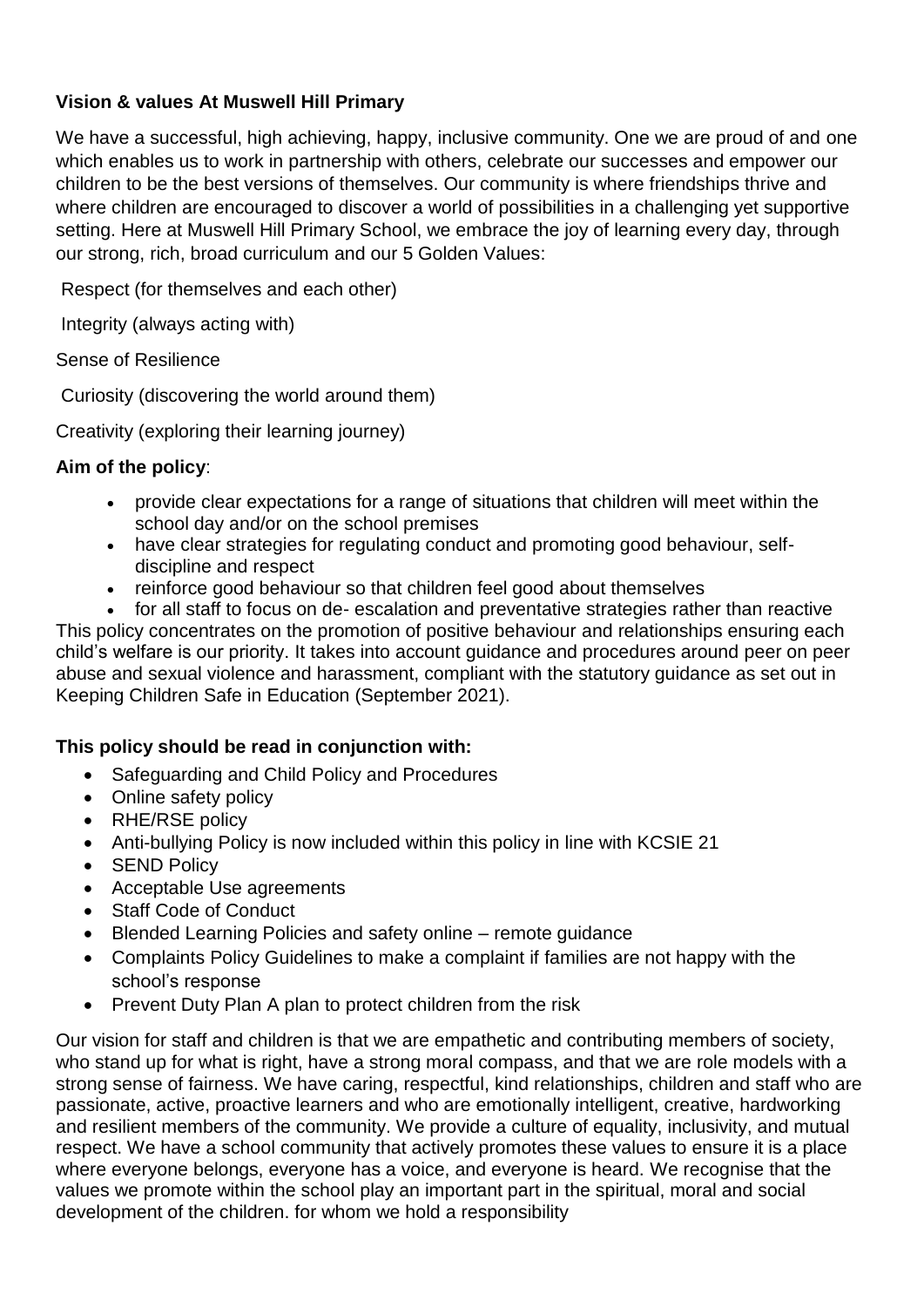### **The UN Convention on the Rights of the child underpins our values with the following articles at its core.**

Article 28: The Right to an Education

Article 12: Respect for children's views

- Article 29: Goals of Education
- Article 13 and 14: Freedom of Expression/Thought
- Article 42: Knowledge of Rights

Article 27: Standard of living for Physical, Emotional and Mental Health needs

### **Our principles include:**

• promoting an awareness of everybody's individual needs and that all are valued within the school community

- ensuring every child is aware of their rights and responsibilities
- good behaviour to be modelled by all adults in the school

• everyone takes pride in their school, class, learning, environment and their relationships with peers and colleagues

- all staff treat children fairly, consistently and sensitively
- all staff celebrate and praise children's achievement and success,
- working collaboratively with parents/carers to find solutions to behaviour management issues,
- teaching respect for ourselves and others, promoting the understanding that we are all different, but have the same rights, including the right to learn
- a consistent and positive approach to behaviour management throughout the whole school day,
- provide children, staff and all adults within the school community with an environment that promotes learning and supports each individual
- ensuring that the emotional, social and learning needs of individuals are supported and developed, involving other agencies where appropriate
- the requirement to establish clear procedures for dealing with and managing

unacceptable behaviour, and ensuring that this behaviour policy is clearly understood by staff, parents and children

- the clear demonstration that discipline in schools must respect children's human dignity
- ensuring that the exclusions policy explains that exclusions will only be used as a last resort.

#### **Promoting Positive Behaviour**

We have developed a clear and consistent approach to the use of positive praise balanced with a set of Golden Rules and Values which staff, and pupils know and which empowers them to make the correct behaviour choices. Pupils understand that the Golden Values act as a framework for them regarding discipline, attitudes and learning behaviour.

The school's Golden Rules are linked to our 5 Golden Values are: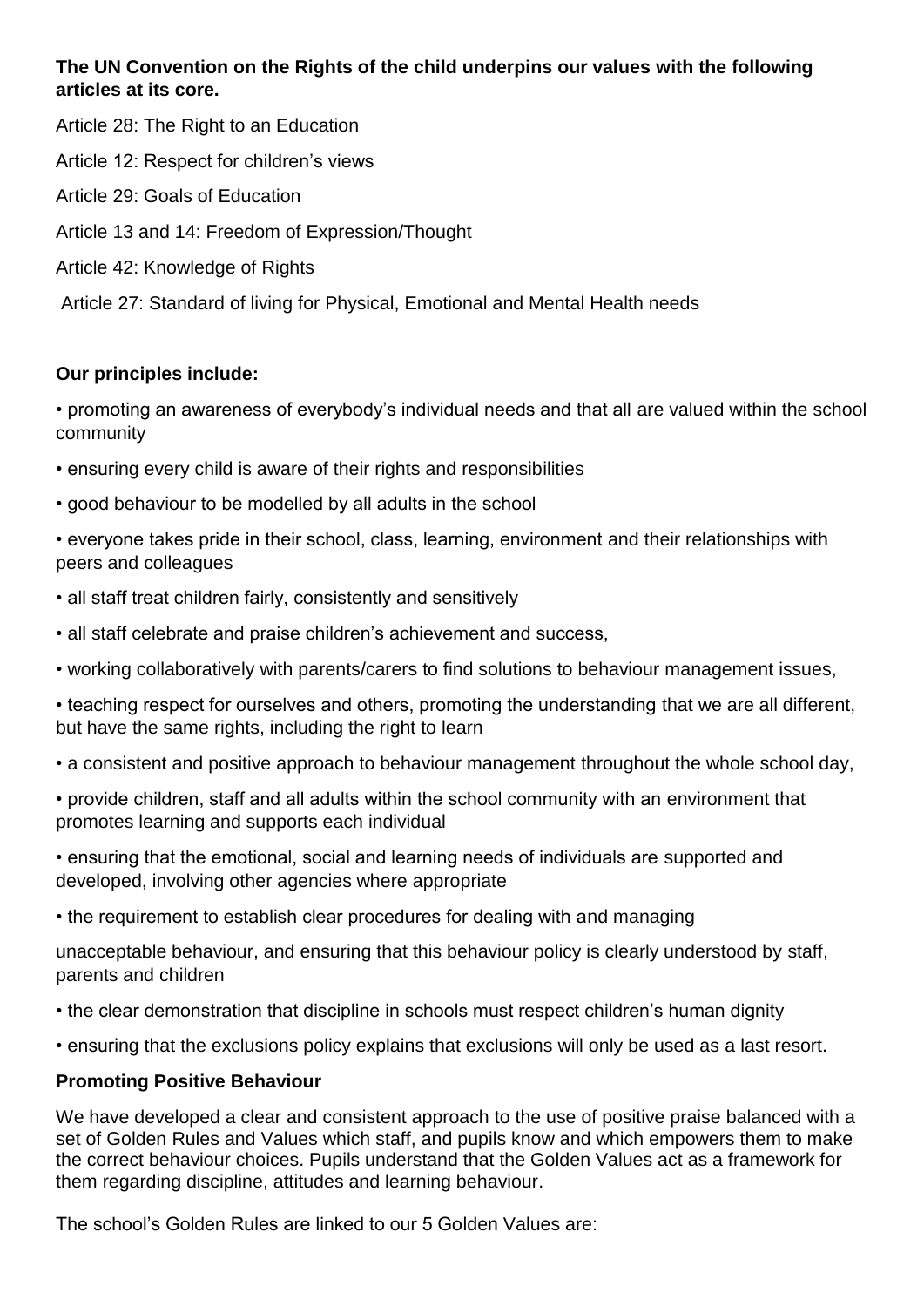We are gentle – respect and integrity

We are kind - respect, integrity and resilience

We are honest – integrity

We listen – respect, curiosity and creativity

We look after property – respect and integrity

We work hard – creativity, curiosity and resilience

### **Whole School Strategies**

- Providing clear and consistent expectations, in class, around the school, in the dining hall at lunchtime, in after school clubs, focusing on our values and highlighting one golden value each week.
- Recognition in assemblies through special mentions of Golden Learners
- Rights Respecting Assemblies where all children's rights are valued and promoted.
- Golden tickets for showing golden rules and values in action
- Weekly golden ticket winners ks1 and ks2 are awarded special privileges eg use of Astro pitch Friday lunchtime, additional playtime or Golden time in class.
- 'Circle Time' activities and PHSE lessons where appropriate behaviour is explored and discussed
- Providing positive feedback for good behaviour or attendance eg in class, on trips, after school clubs, in dining hall.
- Children's leadership groups promoting our values and ensuring pupil voice
- Encouraging children to be motivated through study of growth mindset and learning about the difference individuals can make
- Noticing and praising positives all the time 'catch them being good'
- Ensuring that children are praised in public, reprimanded in private
- Being fair and ensure consequences are proportionate and tailored to the child when appropriate
- Playground Charter This was formed by a collaboration between Staff and the Rights Respecting School Council.
- Zones of Regulation/Regulation Station in classrooms and in playgrounds
- Understanding children's needs in terms of emotional wellbeing. Use of emotion coaching (Appendix Emotional Containment phrases)

### **Classroom strategies**

- Display Golden Values in class
- Rights Respecting Class charter made in collaboration with children
- Display saying: 'We are making good choices by…….'weekly focus on one of our values
- Regulation station set up in class
- After lunch: Tell a good tale...
- Use of quick notes/certificates/call home to praise from all staff
- Restorative Conversations (quidance given)
- Own class system e.g. dojos, marble in jar
- Using a table / class seating plan and establish consistent routines
- Providing and sticking to a lining up order for movement in and around the school
- Give responsibilities / class 'jobs' / monitors
- Use random selection to show fairness, e.g. lolly sticks, no hands up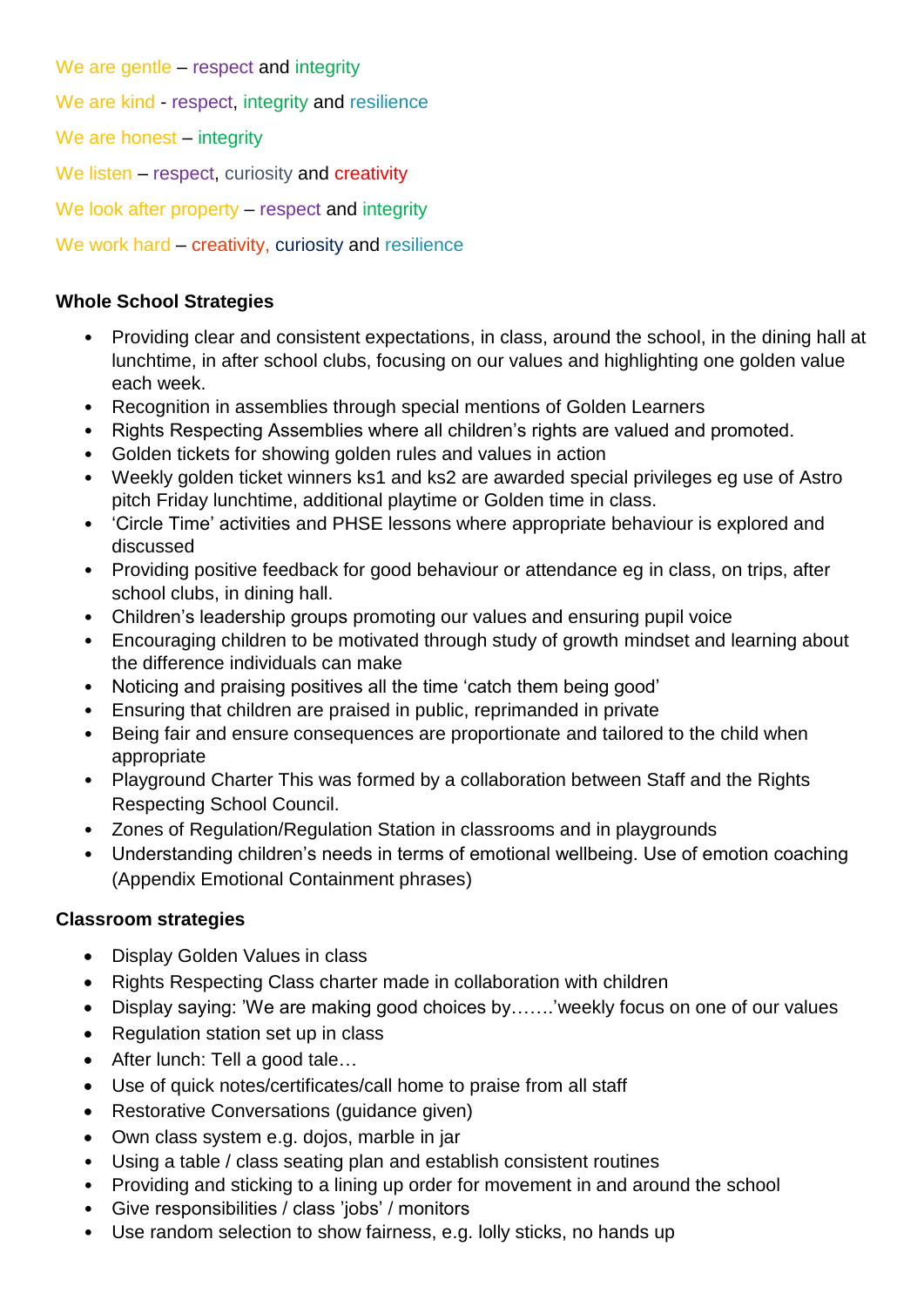- Send pupils to another adult e.g. , partner class (could be for positive or negative reasons) , phase leaders, AHTs and HT
- Ensure classroom organisation and routines are in place
- Deal with incidents on an individual basis, enabling personalisation as appropriate
- Strategic ignoring and positive re-direction, highlighting the good example of others, through use of positive praise
- Use reflection time to consider the values, etc. reflection sheets
- Give warnings before sanctions
- Ensure follow up conversations take place and consequences are clear and communicated
- Allow children to have a fresh start once an incident has been addressed

### **Managing and resolving their own conflicts**

Through our ongoing programme to becoming a Rights Respecting School, we aim to empower our children to resolve their own issues and disputes as far as possible. Children will be taught to talk through and resolve problems calmly and responsibly.

### **Unacceptable Behaviour and Consequences**

While we aim to ensure that all children behave in an acceptable way, by following our positive ethos, on rare occasions children's behaviour can be unacceptable and they may require additional support

All children will agree to follow the golden values by being involved in creating and signing up to, the terms of their Rights Respecting Class Charter at the beginning of the year. Children are accountable for their behaviour in accordance with these rules. Teachers' powers to discipline include the power to discipline pupils even when they are not at school or in the charge of a member of staff. Teachers, and teaching staff including TLSPs and SMSAs all have the authority to discipline pupils whose behaviour is unacceptable, who break the school rules or who fail to follow a reasonable request or instruction.

### **Misbehaviour is defined as:**

- Disruption to learning and during lessons, in corridors between lessons, and at break and lunchtimes
- Non-completion of classwork or homework
- Poor attitude

### **Serious misbehaviour is defined as:**

- Repeated breaches of the school rules
- Any form of bullying
- Vandalism
- Theft
- Fighting
- Racist, sexist, homophobic or discriminatory behaviour
- Peer on peer abuse(See below)
- Sexual assault (See below)
- Bullying (See Anti-bullying policy)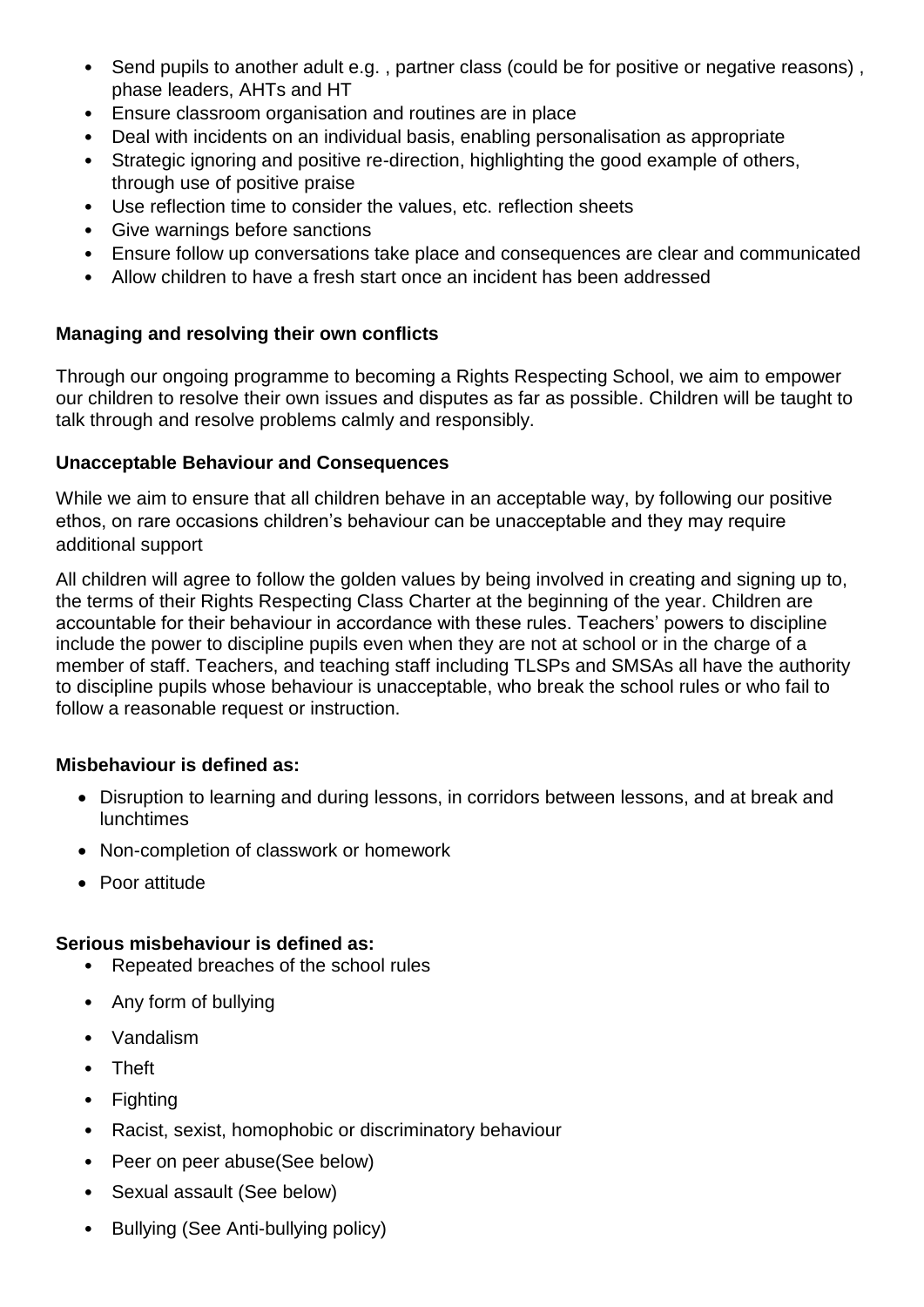### **Peer on Peer Abuse**

We are committed to a whole school approach to ensure the prevention, early identification and appropriate management of peer-on-peer abuse within our school and beyond.

Our school recognises that children are vulnerable to and capable of abusing their peers. We take such abuse as seriously as abuse perpetrated by an adult. This includes verbal as well as physical abuse. Peer on peer abuse will not be tolerated or passed off as part of "banter" or "growing up" and we understand that non recognition/downplaying the scale and scope will lead to a culture in the setting of unacceptable behaviour, an unsafe environment and in worst case scenarios a culture that normalises abuse leading to children accepting it as normal and not coming forward to report it. We recognise that peer on peer abuse can manifest itself in many ways such as:

- □ Child Sexual Exploitation
- $\Box$  Sexting or youth produced digital imagery.
- **□ Bullying**
- □ Radicalisation
- □ Abuse in intimate relationships
- $\Box$  Children who display sexually harmful behaviour
- □ Gang association and serious violence (County Lines)
- $\Box$  Technology can be used for bullying and other abusive behaviour.

In cases where peer on peer abuse is identified we will follow our child protection procedures, taking a contextual approach to support all children and young people who have been affected by the situation.

#### **Sexual Assault**

This is any unwanted sexual behaviour that causes humiliation, pain, fear or intimidation We want everyone to feel included, respected and safe in our school. We will not tolerate verbal abuse, which includes name-calling and sexist comments.

Sexist comments are those which discriminate based on sex, particularly against women.

Sexism also includes behaviour or attitudes that create stereotypes of social roles based on sex.

#### **All staff and pupils are encouraged to call out and/or report this behaviour. If pupils make these comments, we will:**

- Ask them to apologise to anyone the comment was directed at
- Support and educate them to improve their behaviour
- Monitor their behaviour for any recurrence
- Escalate the sanction to e.g. a letter or phone call to parents/carers if the pupil refuses to apologise in the first instance
- Report the incidents to a Senior Member of the Leadership Team and record in line with behaviour documentation.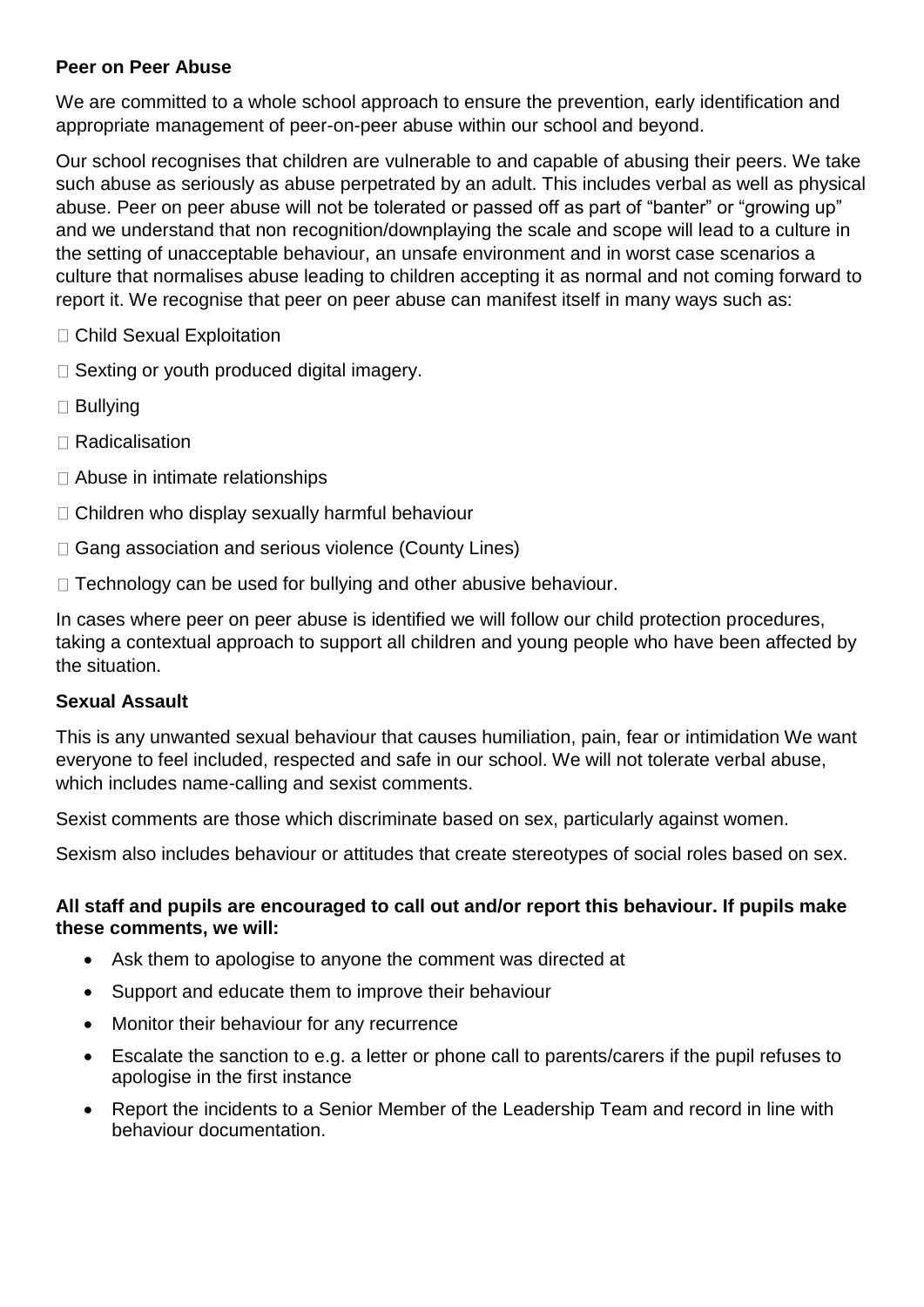### **Bullying**

Bullying is defined as the repetitive, intentional harming of one person or group by another person or group, where the relationship involves an imbalance of power.

### **Details of our school's approach to preventing and addressing bullying are set out in our anti-bullying policy. See Appendix 1**

### **Bullying, Racial, Homophobic, Sexual and Inequality Incidents**

These incidents are extremely serious and are treated with zero tolerance. All staff who become aware of an allegation of bullying, racial harassment, gender issues or radicalisation must refer to the school's Anti Bullying Guidelines and equalities policies. Incidents should be reported to SLT and recorded in our racist, bullying and homophobic incident records. (Reported monthly to the Governing Body.)

Serious incidents are reported to Safeguarding and Social Care.

### **Consequences**

The consequences of breaking the school's Golden Values or the Class contract are: **(Guidance on sanctions for level 1,2 and 3) This is being reviewed in terms of specific consequences and sanctions over the Spring Term with children, staff and the community.**

- 1. An initial warning:
- 2. Time out in class.
- 3. Time out in another class.
- 4. Loss of playtime or lunch break.
- 5. Report to SLT.
- 6. Contact parent.

### **Process to follow for incidents of misbehaviour:**

### **(Guidance on Level 1, 2 and 3 incidents of misbehaviour)**

- Staff members will provide corrective feedback/emotion coaching, making clear which rule has been broken and its impact.
- Staff members will fill out in detail an incident form
- Children will complete a reflection sheet
- Children will take part in restorative conversations
- All incidents of misbehaviour will be given to a member of SLT and recorded in the Behaviour File
- Parents will be contacted by the class teacher or by a member of SLT to keep them informed of any incidents
- Serious incidents of misbehaviour may result in Internal or external Exclusions
- If a child repeatedly receives corrective feedback and their behaviour is not changing then the issue will be referred to the Assistant Head, who will liaise with parents around goal setting, social skills development and possibly establishing a specific behaviour plan and or risk assessment plan if there are safety implications.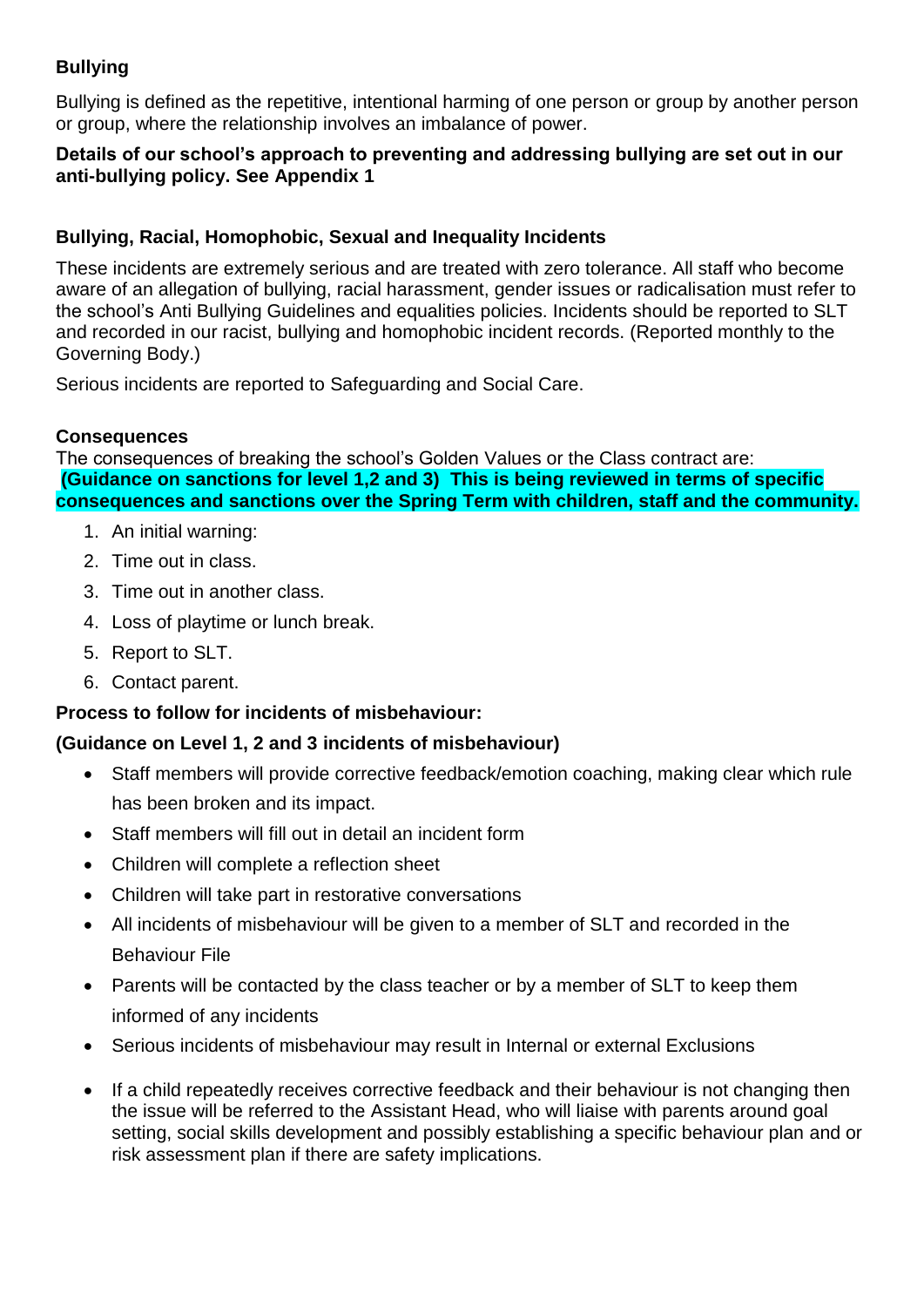Appendix 1: Anti-bullying policy and procedures

Appendix 2: Incident/Reflection Forms

Appendix 3: Emotional Containment Phrases

Appendix 4: Guidance on Levels of behaviour

Appendix 5: Sanctions based on levels of behaviour

Appendix 6: Homophobic script

Appendix 7: Restorative Conversation script

Appendix 8: Playground Charter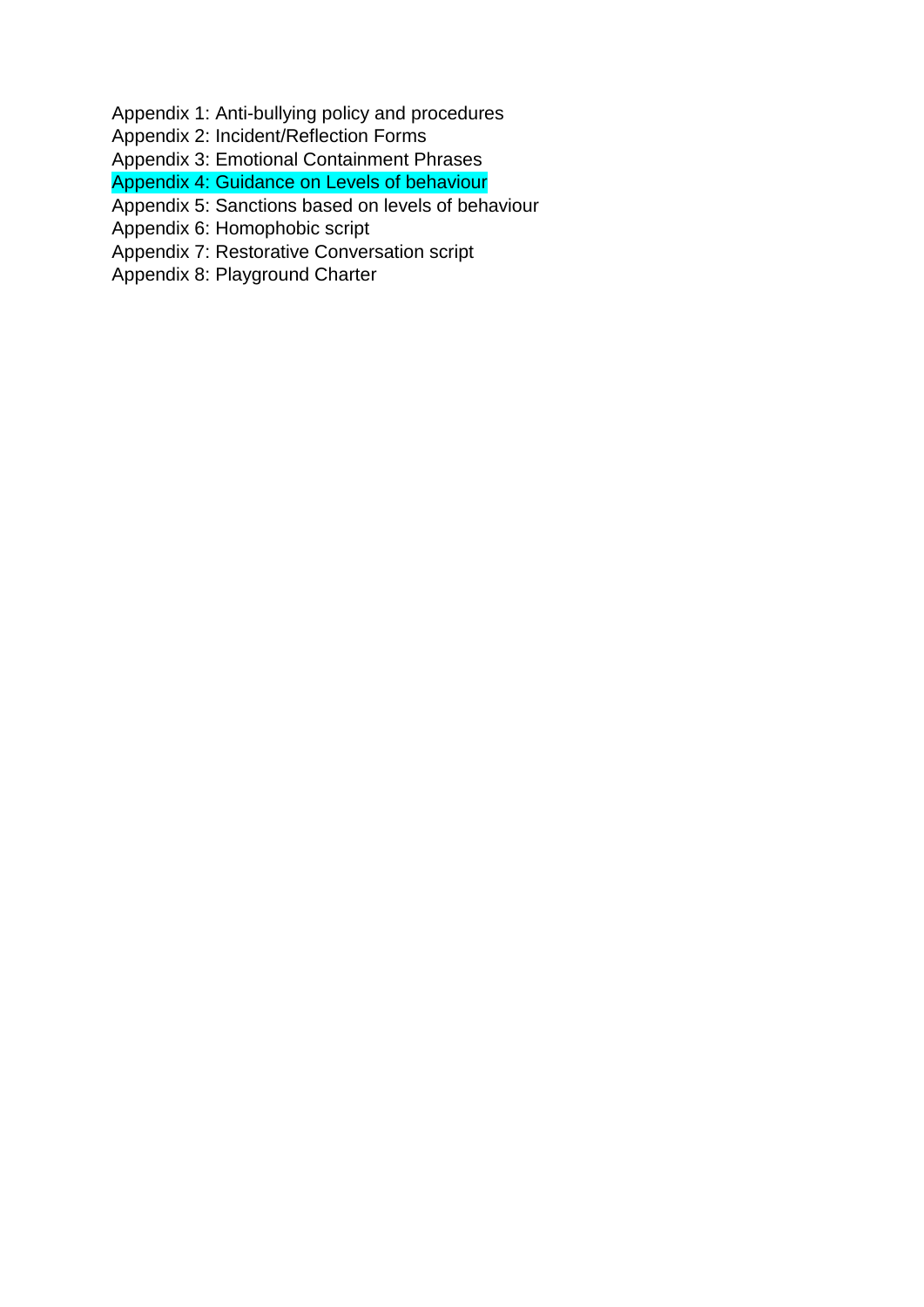### **Appendix 1- Anti-bullying Policy**

### **Introduction**

At Muswell Hill we believe that all pupils have a right to learn in a supportive, caring, and safe environment without the fear of being bullied. We promote good behaviour. It is made clear that bullying is a form of anti-social behaviour; it is wrong and will not be tolerated.

We recognise that bullying may occur in the school at some time. We do not tolerate bullying, abuse, or harassment of any kind.

We believe that all learners are of equal worth and should be enabled to achieve their full potential. We recognise that to achieve this, children have the right to be educated in an environment where they feel valued, respected, and safe; including freedom from bullying/harassment, cyber-bullying, prejudice bullying related to special educational needs, sexual orientation, gender, race, or religion.

Bullying deprives pupils of this right and denies access to the full curriculum. We believe that pupils who suffer regular, ongoing bullying cannot achieve their full academic or social potential.

### **The aim of this policy is to:**

- Ensure Governors, school staff, parents, carers, and pupils have a clear understanding what bullying is.
- Ensure that Governors and school staff know the policy and be able to respond if allegations of bullying are reported.
- Ensure pupils feel safe enough to report incidents of bullying concerning themselves or others and know who to speak to.
- Ensure that we support and guide the perpetrators of bullying, so that they understand the implications of their actions.
- Ensure that parents feel safe and are encouraged to discuss their concerns with all staff knowing that they will be supported when bullying is reported.
- Ensure that staff feels supported in dealing with incidents of bullying.

Staff should refer to the Staff Code of Conduct policy and Equalities policy to ensure they know what procedures there in in relation to adults experiencing bullying behaviour from other adults within the school community and to know action will be taken to deal with this.

### **What Is Bullying?**

Bullying can be described as a deliberate act done to cause distress solely to give a feeling of power, status, or other gratification to the bully. It is the repetitive, intentional hurting of one person or group by another person or group where the relationship involves an imbalance of power. Bullying can happen face to face or through cyberspace at school or outside the school environment. Bullying can occur through several types of anti-social behaviour:

**Psychological:** because of verbal, physical, social, and cyberbullying outlined below. **Physical bullying:** hitting, kicking, tripping, pinching, and pushing or damaging or stealing property.

**Verbal bullying:** name calling, insults, teasing, intimidation, overt sexual language and verbal abuse related to special educational needs, sexual orientation, gender, race, or religion.

**Social bullying:** lying and spreading rumours**,** negative facial or physical gestures, menacing or contemptuous looks**,** playing nasty jokes to embarrass and humiliate**,** mimicking unkindly**,**  encouraging others to social exclude someone**,** damaging someone's social reputation.

**Cyber bullying:** abusive or hurtful texts, emails or posts, images, or videos**,** deliberately excluding others online**,** nasty gossip or rumours**,** imitating others online or using their log-in.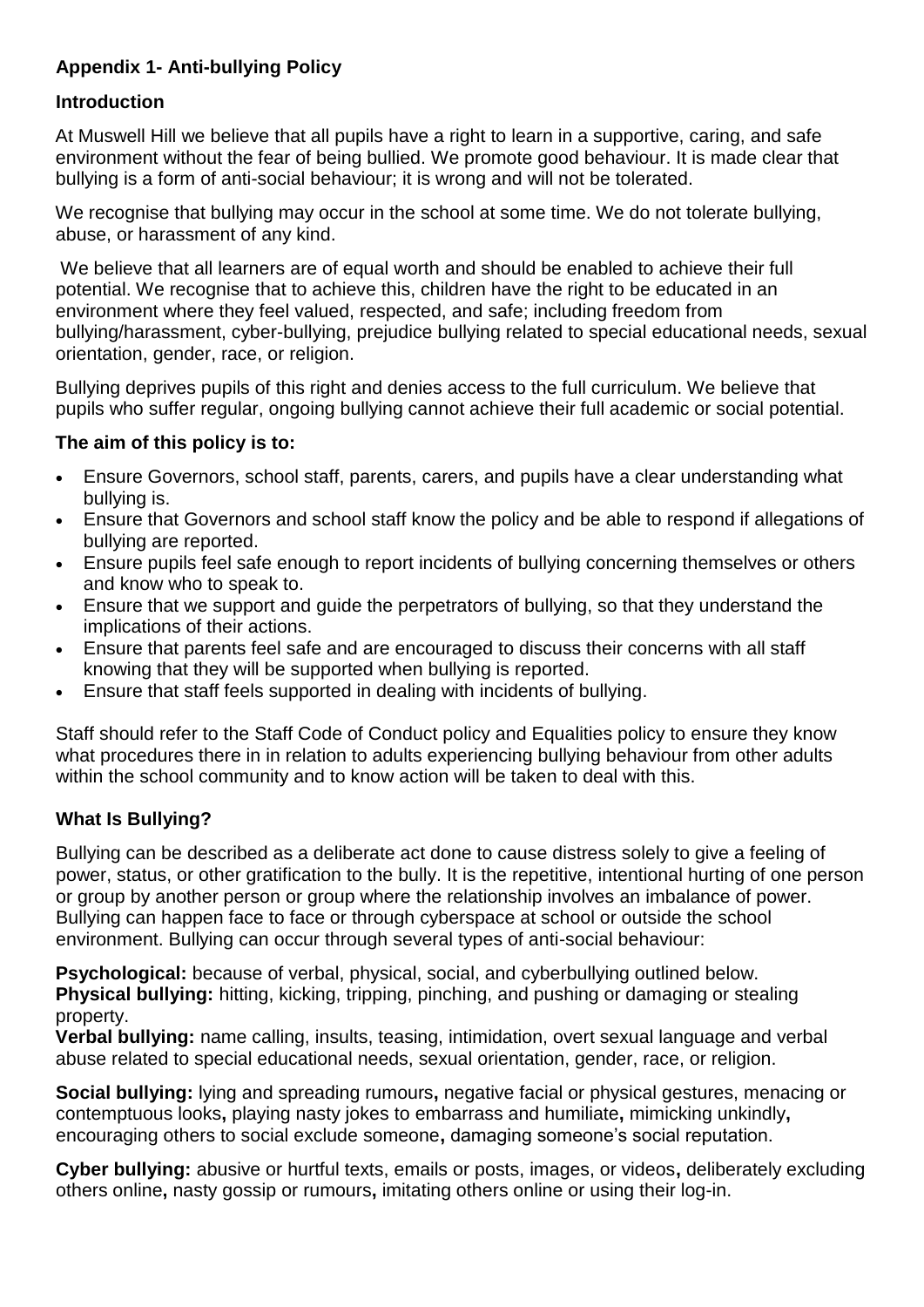**Racist, homophobic, SEND and disabilities:** Racial taunts, name-calling, graffiti, or gestures. Taunts because of or focussing on the issue of sexuality. Negative comments made relating to any area of SEN/D or disabilities.

### **The role of the school**

At Muswell Hill we aim to prevent bullying behaviour from happening by teaching children to recognise different forms of bullying and the effects these have on the victim and perpetrator; teaching strategies for prevention; and by identifying effective procedures for dealing with incidents, and making these clear to children, parents, and staff. We will:

- Ensure that the whole school understands what bullying means, what a victim is, what bullying behaviour is, and what a bystander is.
- Make clear that a zero-tolerance approach to bullying is in place in school.
- Encourage children to report incidents without feeling they are telling tales and ensure children know their trusted adults.
- Stress the role of the bystander the person who can intervene and help the situation. We encourage the bystander to report what they have seen as opposed to watching and colluding with any bullying they witness.
- Take incidents seriously, investigating and if necessary, acting upon them quickly and fairly.

We aim to empower our children through our social and emotional wellbeing curriculum and in ensuring children are aware of their rights and are allowing others to enjoy their rights too.

### **We do this by:**

- Involving children in creating a Rights Respecting Class charter
- Having worry boxes in each class to allow children to report concerns, using Regulation stations in class and in the playground and the use of emotion coaching.
- Having a home/school agreement: This will be updated and signed by parents.
- Having Inclusion ambassadors
- Delivering a PSHE programme including Mental Health and Wellbeing and Anti-bullying lessons and lessons on internet safety.
- Carrying out reflective practice and restorative conversations for bullying behaviours.
- Celebrating Children's rights in Rights Respecting assemblies.
- Following our Positive Behaviour Policy for pupils and staff, setting out clear quidelines for managing pupil behaviour both in the playground and in the classroom.
- Rewarding positive behaviour and relationships as outlined in our positive behaviour policy and through the classroom reward systems, G olden ticket and Golden learner celebrations and achievement assemblies.
- Providing opportunities to raise awareness of bullying issues and provide a whole school focus for anti-bullying activities. This will be through a whole school approach including: a universal approach to PSHE curriculum, regular circle times, weekly Rights Respecting Assemblies, raising awareness events such as Anti-bullying week and through key stage assemblies
- Providing a structured, well-staffed playground environment with a variety of activities/equipment for pupils to play with during school breaks and for staff to monitor/observe playground friendships and interactions.
- Inclusive curriculum: This is embedded across the curriculum

### **PROCEDURES for reporting and responding to bullying incidents.**

When an alleged or witnessed incident is reported to a member of staff or by a staff member who witnessed the incident these procedures should be followed:

### **Investigation**

 Incident is investigated by the appropriate member of staff, usually but not always the class teacher who undertakes the role to establish the nature, roles, and seriousness of the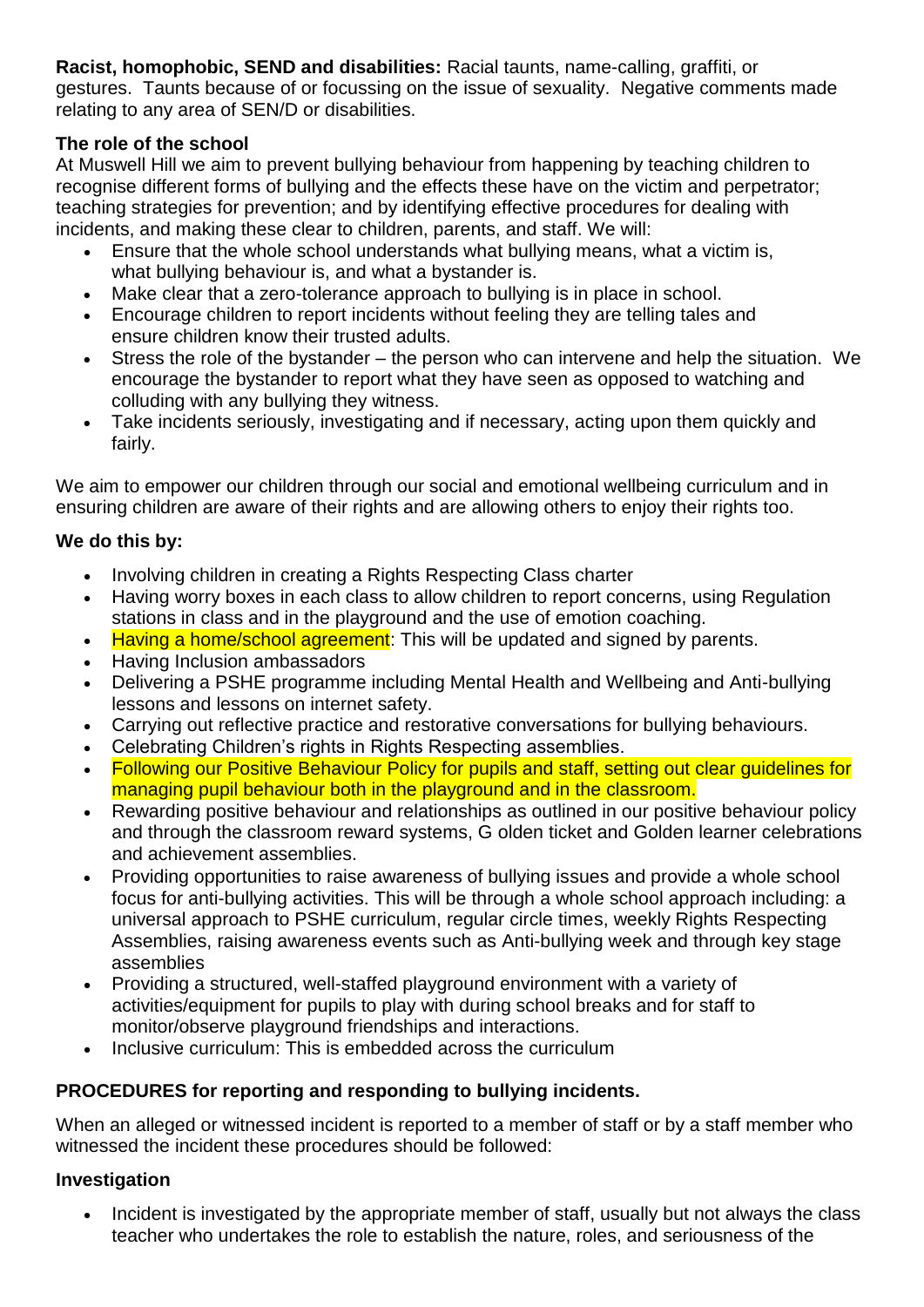incidents and those involved. On the same day, a **member of SLT should be notified of all cases of bullying and parents should be notified that an investigation is happening.**

- The member of staff will talk to and listen to the suspected victim, and any witnesses, making sure that the children feel safe to talk.
- The member of staff will talk to the bully about what has happened, to discover why they became involved. The perpetrator will be encouraged to talk about what happened, to discover why they became involved.
- They will make it clear that bullying is not tolerated at Muswell Hill Primary School
- All details will be recorded on the incident form.

### **As a result of investigation, hurtful behaviour has occurred, but it was not identified as bullying.**

- **Record behaviour on Behaviour incident form.**
- **Use Reflection form with child.**
- **Give details to a member of SLT**
- **Monitor.**

### **As a result of investigation, evidence of bullying is found:**

- The victim is made to feel safe; they will be given advice and appropriate support and immediate actions will take place to stop the bullying behaviour or threats of bullying. Muswell Hill's staff team are available to ensure the victim is supported in rebuilding their confidence. Restorative steps taken.
- Attempts will be made to help the child change their bullying behaviour. The school recognises the need to work with the bully and support them to change this behaviour rather than exclude. The bully will be encouraged to understand how their actions have caused distress and anxiety.
- Support will be given to stop the bullying behaviour and necessary interventions will take place. Support for the bully may include anger management, circle of friends, liaising with parents or referrals to outside agencies. Adjustments will be made for children who have an individual behaviour or learning support plan.
- **Disciplinary steps** will be taken to prevent more bullying actions, where appropriate, in line with the school's positive behaviour policy. (**See below**)
- Where necessary other professionals will be asked to work with the class group or individual children if deemed necessary.
- Parent/carers will be informed, and specific interventions and meetings set up to foster positive behaviour.
- Key adults/mentors will be assigned to support and monitor future behaviour. Staff will follow up incidents to check that bullying has not started again. This will be monitored carefully, and all findings recorded.
- All actions will be fully communicated to the relevant parties and recorded in the Schools Behaviour Incidents folder using the bullying incident form.
- Parents/Carers will be informed on all matters identified as bullying.
- If the situation is not resolved, then the Headteacher, or a member of SLT working with the Special Educational Needs Coordinator (SENCo) where relevant, will intervene and a behaviour plan may be written.

The school will take the following disciplinary steps in line with our positive behaviour policy:

## **Disciplinary Steps**

## **As a result of a confirmed bullying incident the following steps should be taken**

- Parents / carers informed.
- Officially warned to stop the bullying behaviour. (This will be according to the maturity of the children)
- Apologise to the victim.
- Time out in another class or miss morning/lunch play.
- Officially monitored with a review in a set period of time e.g., 2week period.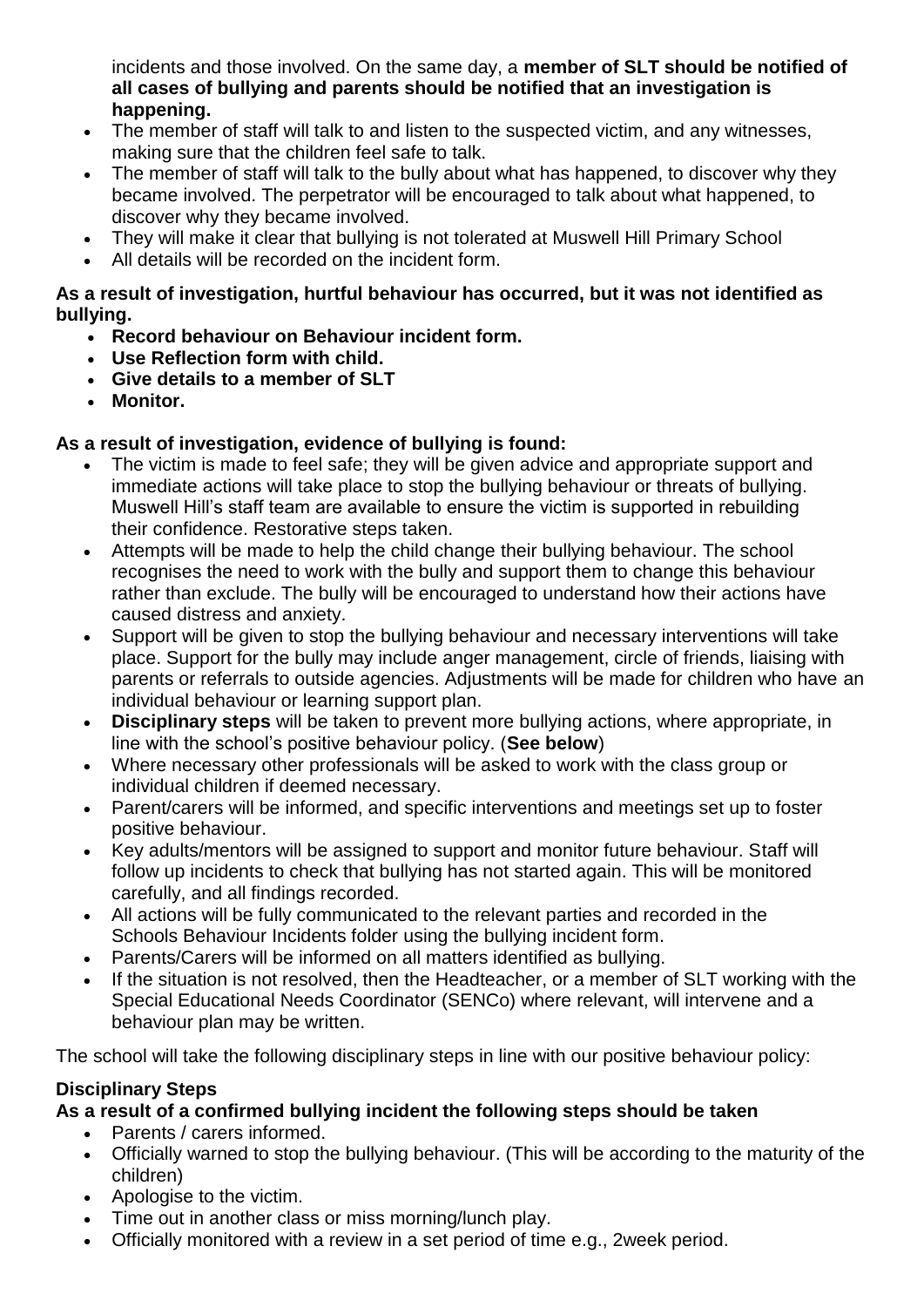### **For more serious incidents:**

- Remove from class, internal exclusion half day/full day.
- If bullying continues a fixed-term exclusion will result.
- Depending on the seriousness of the bullying the above may be sanctioned immediately.
- Continued bullying behaviour will result in a longer or permanent exclusion.

### **The role of the children**

### **We advise pupils to:**

- a. Remember that your silence is the bully's greatest weapon.
- b. Tell yourself that you do not deserve to be bullied and that it is wrong.
- c. Be proud of who you are. It is good to be an individual.
- d. Try not to show that you are upset. It is hard, but a bully thrives on someone's fear.
- e. Stay with a group of friends/people. There is safety in numbers.
- f. Be assertive shout **NO!** Walk confidently away. Go straight to a teacher or member of staff. Talk to one of your trusted adults.
- g. Fighting back may make things worse.
- h. Generally, it is best to **tell** an adult you trust straight away. You will get immediate support.
- i. Staff will take you seriously and will deal with bullies in a way which will end the bullying and not make things worse for you.
- j. **TELL** your parents or carers or somebody that you can trust.

### **The role of the parents**

**Sometimes the first you would hear of your child reporting bullying is when someone from school contacts you. Children can often want to protect their parents from worry and avoid telling you of what is going on. This is quite normal behaviour and the important thing is to listen and be supportive in stopping the bullying, rather than berating yourself for not noticing a problem**

### **We advise parents/carers to:**

- Calmly talk with your child about his/her experience.
- Make a note of what your child says, particularly who was said to be involved; how often the bullying has occurred; where it happened and what has happened.
- Reassure your child that he/she has done the right thing to tell you about the bullying.
- Explain to your child that should any further incidents occur he/she should report them to a teacher immediately.
- Make an appointment to see an appropriate member of staff.
- Explain to the member of staff the problems your child is experiencing.

#### $\bullet$

### **If Parents/Carers need more support, we advise them to:**

- Check with the school's anti-bullying policy to see if agreed procedures are being followed.
- Make an appointment to discuss the matter with the Head teacher; keep a record of the meeting.
- You can then follow the school and LA complaints procedure if you feel the matter has not been dealt with correctly.

### **Sources of further help**

| Act Against Bullying   | www.actagainstbullying.com       |
|------------------------|----------------------------------|
| Anti-Bullying Alliance | www.anti-bullyingalliance.org.uk |
| Childline              | www.childline.org.uk             |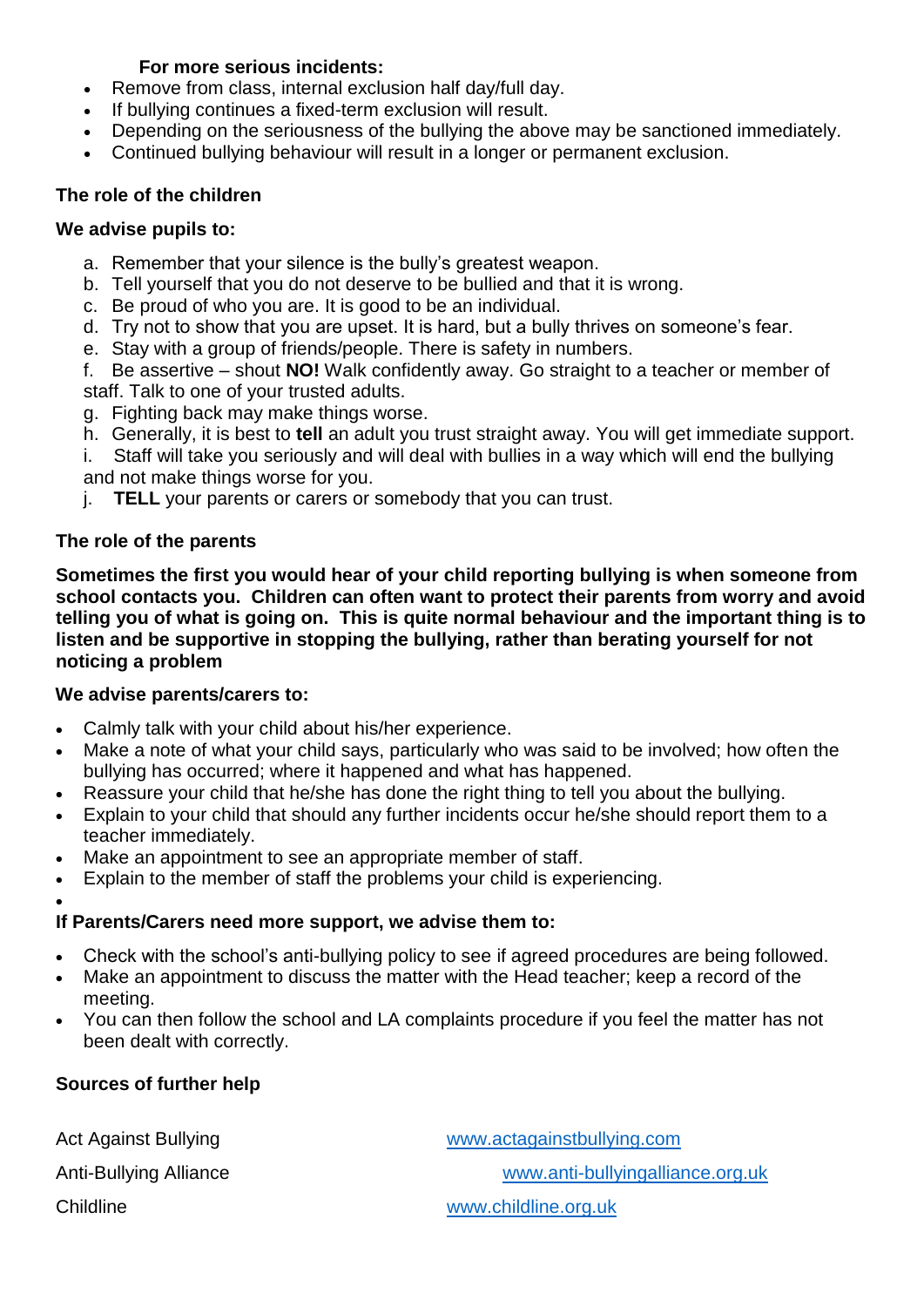Kidscape **WARDS** WARDS WARDS WARDS WARDS WARDS WARDS WARDS WARDS WARDS WARDS WARDS WARDS WARDS WARDS WARDS WARDS NSPCC [www.nspcc.org.uk](http://www.nspcc.org.uk/)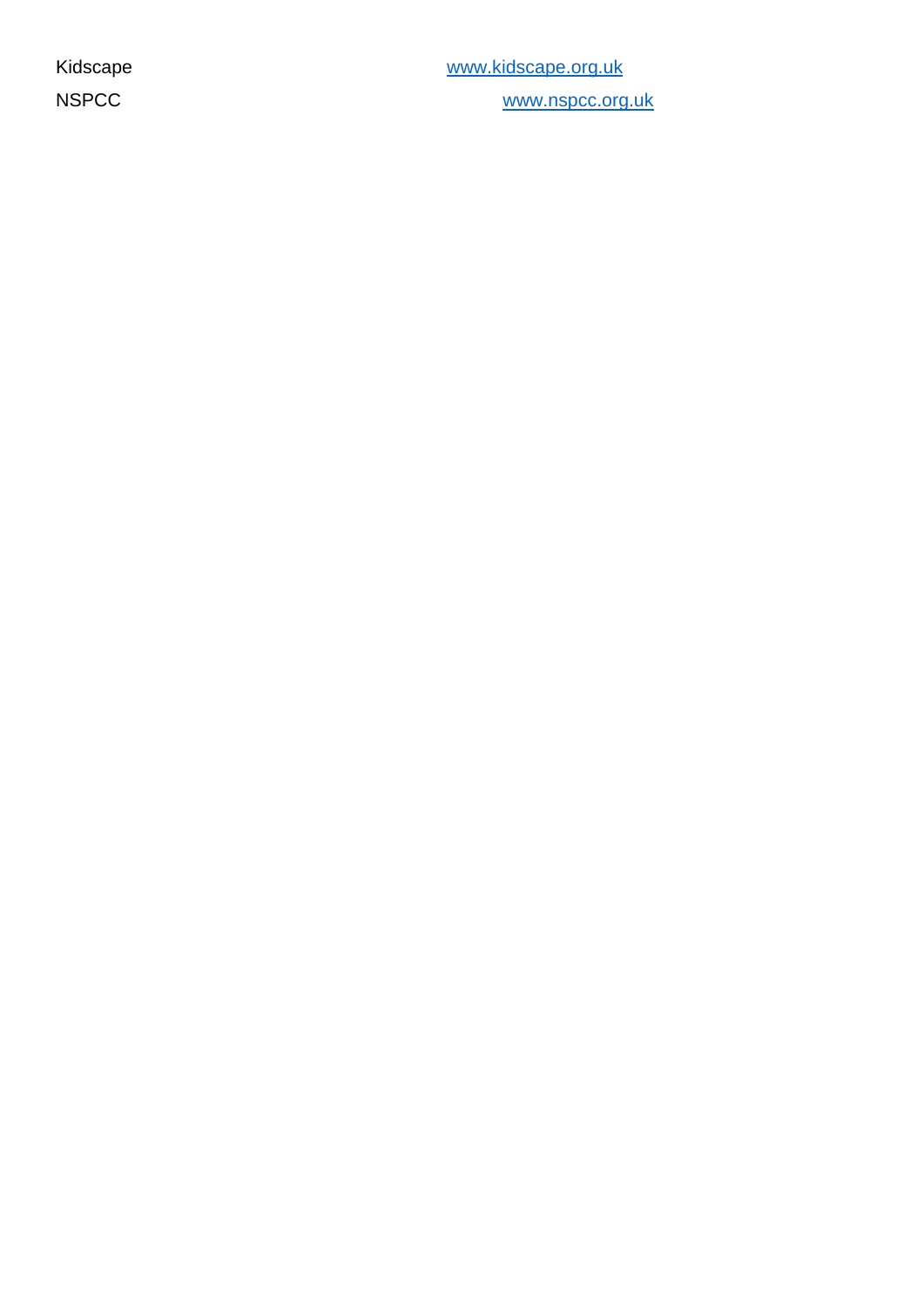| Muzwell Hill Primary School<br>Name:            | Incident form 1<br>Date: |                             |  |
|-------------------------------------------------|--------------------------|-----------------------------|--|
|                                                 |                          | Muswell Hill Primary School |  |
| What did I do wrong?                            |                          |                             |  |
| Draw                                            | Write                    |                             |  |
|                                                 |                          |                             |  |
| How can I make it better?                       |                          |                             |  |
| Draw                                            | Write                    |                             |  |
| How can I stop it from happening again?<br>Draw | Write                    |                             |  |
|                                                 |                          |                             |  |
|                                                 |                          |                             |  |

We are gentle - respect and integrity

when the topods - wraperly and integrity

We are hind - respect, integrity and resilience

We are itement - integerly

www.mail.com/window.com/window.com/window.com

ww.limin - respect, curiosity and creativity

Sanction or consequence agreed:

Restarative conversation held: vealno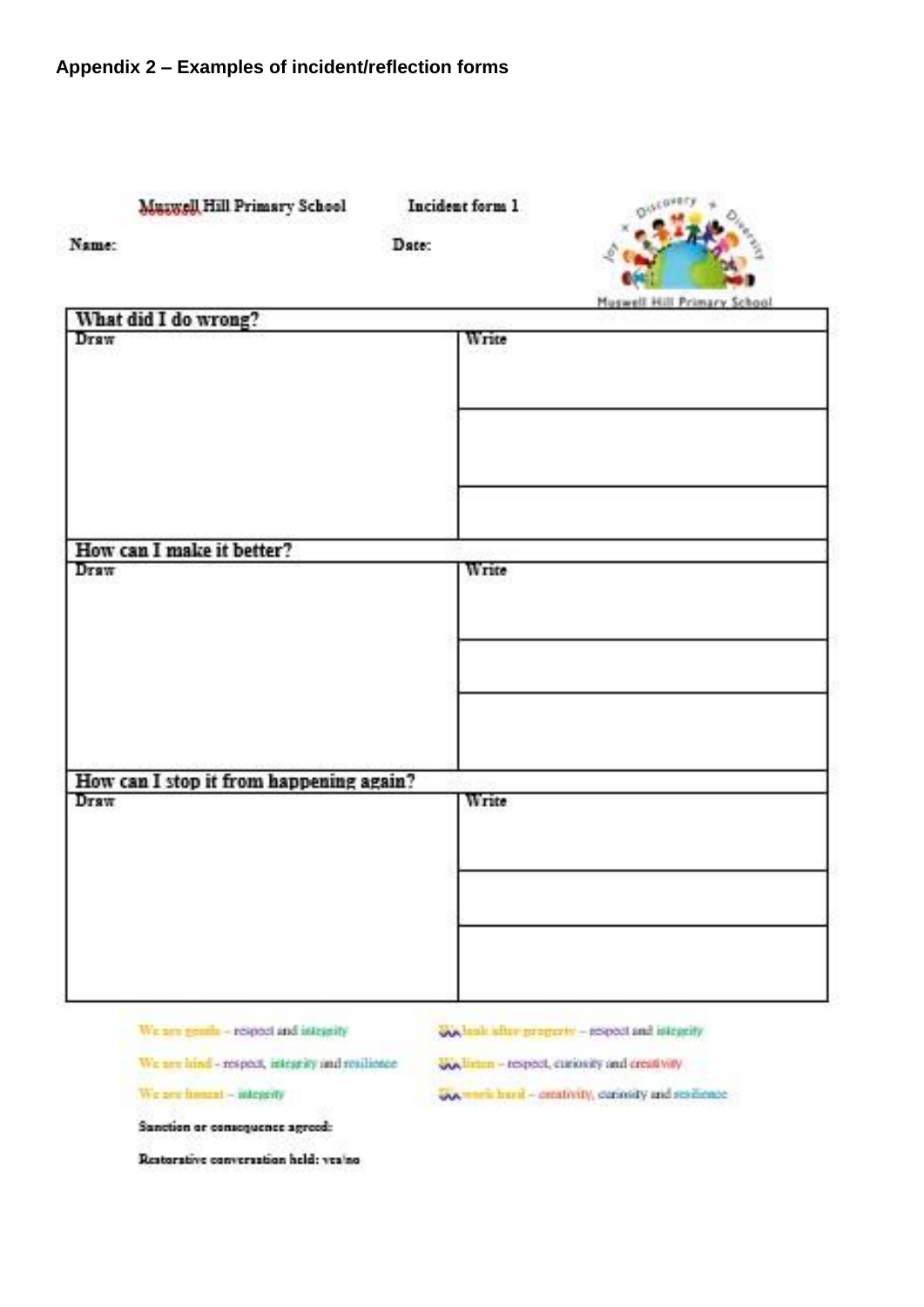#### Marwell Hill Primary School

**INCIDENT Form 2:** 



| Date:                                                                   |        | Harwell Hill Printery School                                                                                                    |
|-------------------------------------------------------------------------|--------|---------------------------------------------------------------------------------------------------------------------------------|
|                                                                         | Child: | Class:                                                                                                                          |
| Supervising adult dealing with<br>incident:                             |        | Location:                                                                                                                       |
| WHAT I DID:<br><b>DRAW</b>                                              |        |                                                                                                                                 |
| WRITE:                                                                  |        |                                                                                                                                 |
| WHICH RULE linked to our Galden Values I broke:<br><b>GOLDEN VALUES</b> |        |                                                                                                                                 |
| are gentle - respect and integrity                                      |        | Did you hart someone? Fight?                                                                                                    |
|                                                                         |        |                                                                                                                                 |
| arm lond - respect, integrity and resilience.                           |        | Did you say unkind things? Leave someone out<br>of a game? Bally someone?                                                       |
| are hamest - integrity                                                  |        | Were you dishonest to adults or children? How-<br>did that affect them?                                                         |
| sten - respect, curiosity and creativity                                |        | Did you ignore an adult? Not listen in the lanch<br>hall or classroom?                                                          |
| reperty - respect and integrity                                         |        | Did you destroy school or personal property?<br>Did you disrespect the rules at lunchtime when<br>keeping the dining hall tidy? |
| le work hard - creativity, curiosity and resilence                      |        | Did you try your best in class? Could you have<br>worked harder to achieve success?                                             |
|                                                                         |        | Write                                                                                                                           |
| How I'm going to change my behaviour.<br>Draw                           |        |                                                                                                                                 |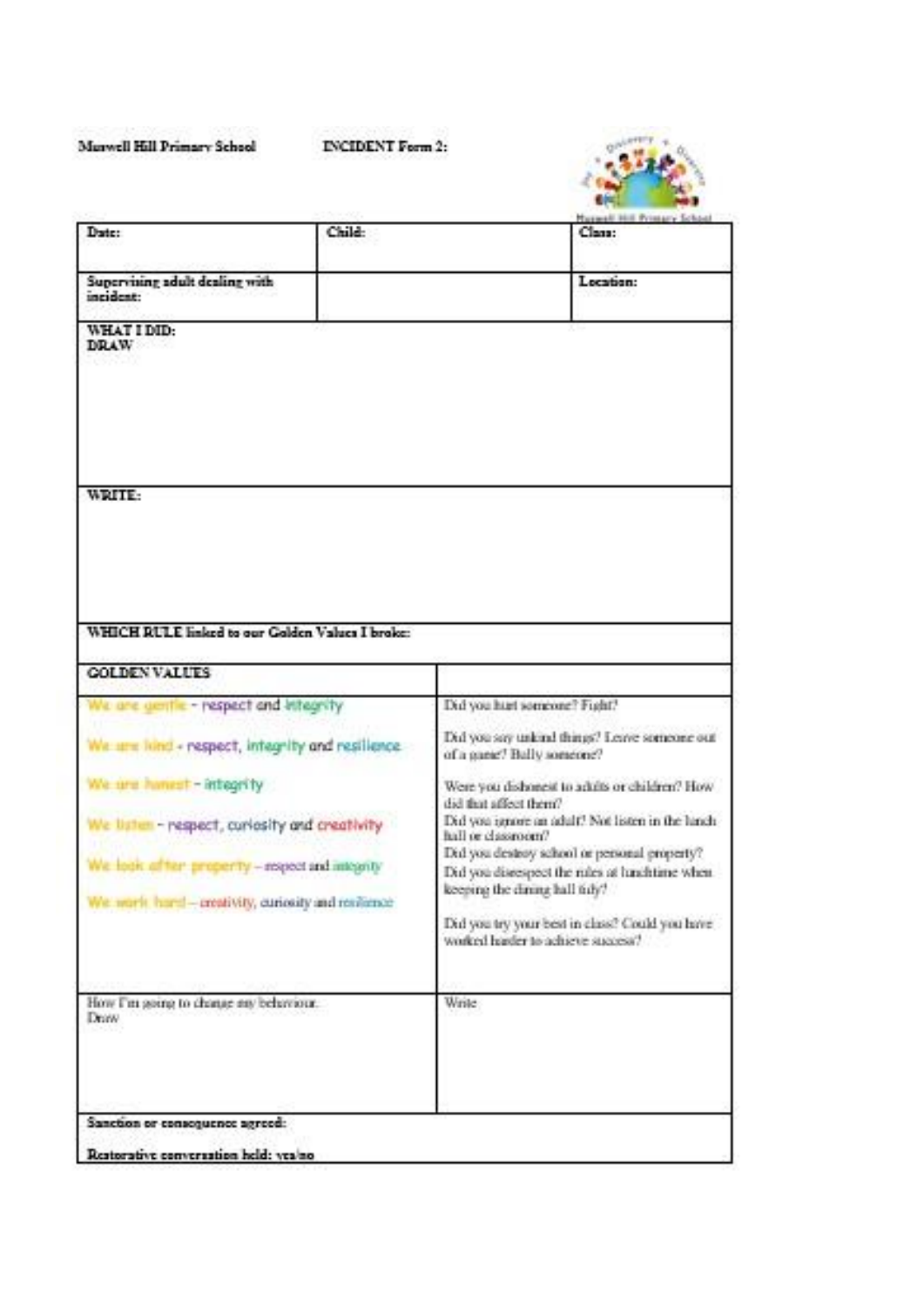#### MUSWELL HILL PRIMARY SCHOOL

**INCIDENT FORM 3** 

| Name:        | Class: | Adult:                                                                                                                           | Date:                                                                                                                                                                                                     |  |
|--------------|--------|----------------------------------------------------------------------------------------------------------------------------------|-----------------------------------------------------------------------------------------------------------------------------------------------------------------------------------------------------------|--|
| WHAT I DID   |        | THE GOLDEN RULE I BROKE<br>We are gentle - respect and integrity<br>We are honest - integrity<br>HOW I'M GOING TO MAKE IT BETTER | We are kind - respect, integrity and resilience<br>We listen - respect, curiosity and creativity<br>We look after property - respect and integrity<br>We work hard - creativity, curiosity and resilience |  |
|              |        |                                                                                                                                  |                                                                                                                                                                                                           |  |
| WHY I DID IT |        | Adult comments:                                                                                                                  |                                                                                                                                                                                                           |  |
|              |        | Agreed consequence or sanction:                                                                                                  | Restorative conversation held:<br>yes/no<br>Child to child:                                                                                                                                               |  |
|              |        | Do.other.adults/children/parent.used.<br>informing?                                                                              | Adult to child:                                                                                                                                                                                           |  |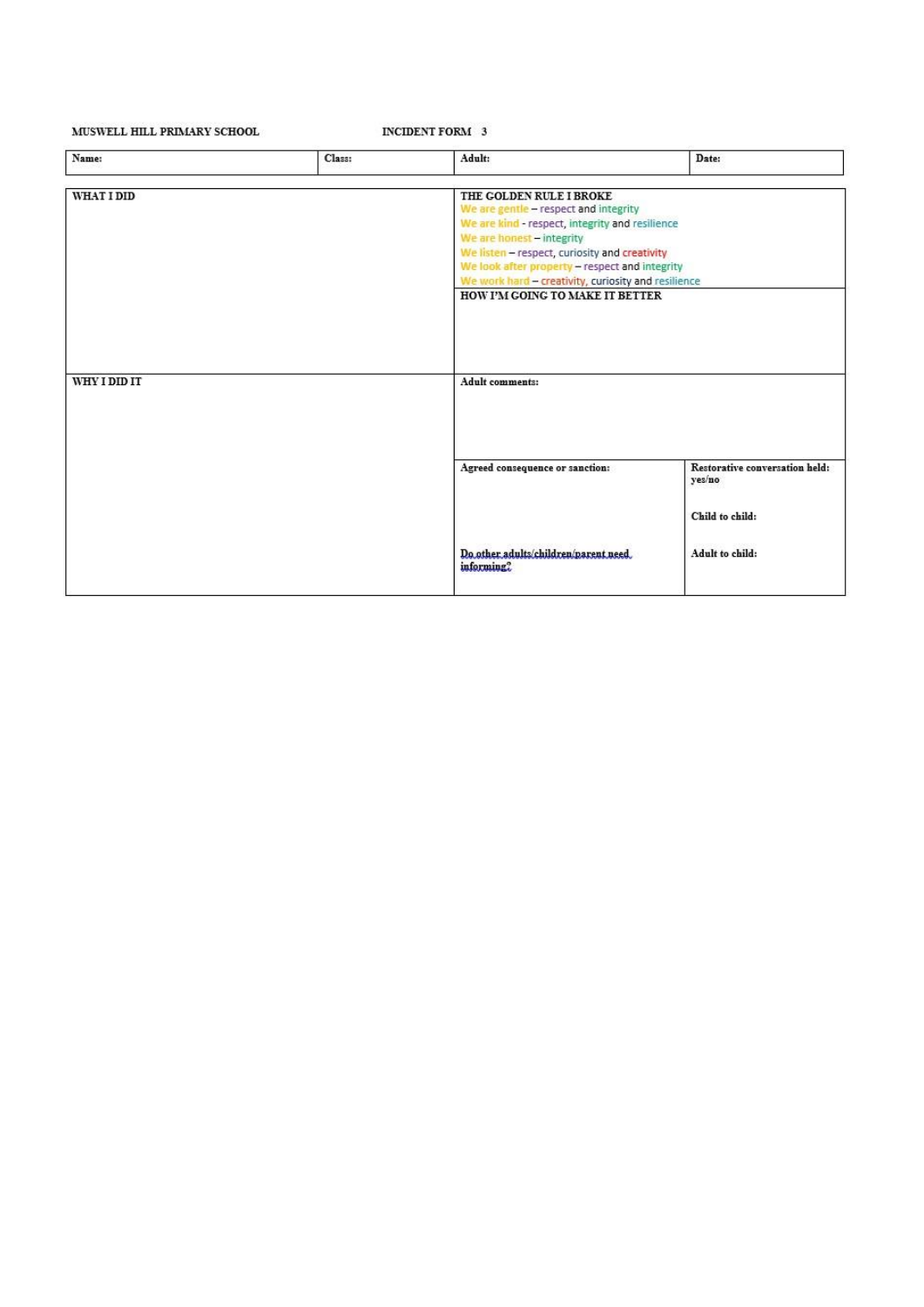### **Appendix 3**

### **Emotional Containment phrases…**

### **It's fine…**

*e.g. it's fine, you don't need to get upset, we can just can just go to Mrs Jenkins and tell her that you have forgotten your PE kit.* 

### **It's not a problem…**

*e.g. It's not a problem we can come back to that work and complete it during finishing off time.*

**It's ok…**

*e.g. It's ok we all make mistakes, and that's how we learn from them. If you just put a line through it and write underneath it Mr piper will know and he will understand.*

### **You're letting me know that…**

*e.g. You're letting me know that you are feeling angry because you were tackled with the ball and you got pushed on the floor.* 

### **You're telling me that…**

*e.g. You're telling me that you are sad and frustrated because you are finding the work too hard and you don't understand. When you're ready we can look at it together.*

#### **It seems that…**

*e.g. It seems that you are finding it difficult to do your work at the moment. I would like to understand why this is so I can help you. (Provide the child with take up time if they need it by saying when you're ready I'll be…)*

#### **You want me to know that…**

*e.g. You want me to know that you are feeling angry because you didn't want to write those sentences in your book. When you have done those three sentences you can then play with the lego (Low stress level activity chosen using the first and then approach to their learning).* 

#### **It feels like/as if…**

*e.g. It feels like/as if you might be feeling sad because you didn't get to give mummy a cuddle before she left this morning?*

### **…Let's sort it out/ do it together…**

*e.g. You're telling me that it's too hard, and that's ok, let's sort it out/do it together* 

**…We can fix this…**

*e.g. We can fix this together. When you're ready you pick up the chairs and put the things back in the bin, and I shall help you put the tables back.*

#### **You can do this I believe you can/in you**

*e.g. you can do this, all you need to do is walk straight to Mrs May to pick up the work, and we will come straight back out to your work station.*

### **I can understand that…has upset you/made you feel…because you thought/felt**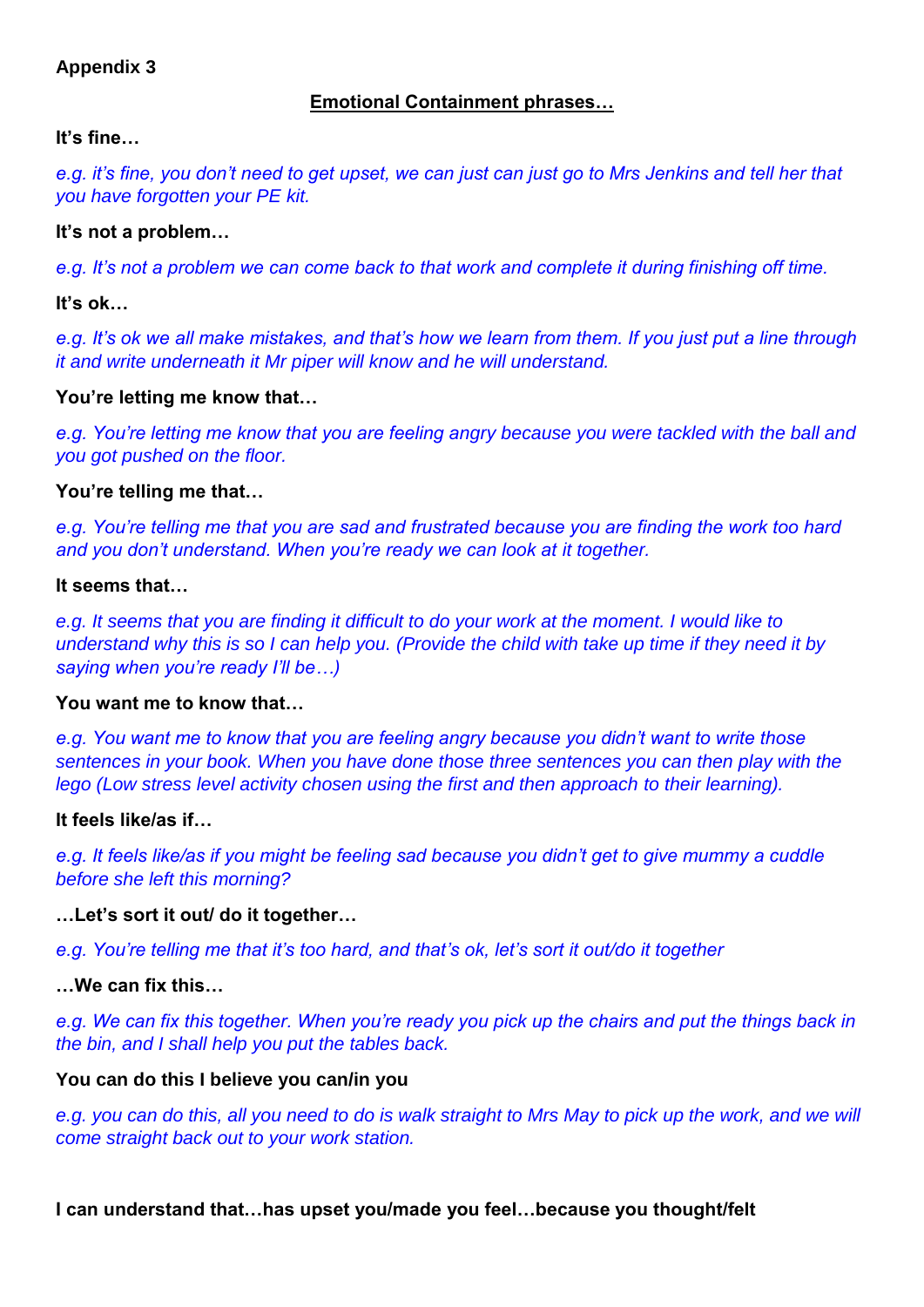*e.g. I can understand that Mr Johnson has made you feel upset because you thought you were allowed to go out to play today but you are not allowed too. It would be helpful to let him know so he can talk to you about it. So can you find the words to tell him or do you want to do it together?*

### **…I need to keep you safe**

*e.g. I'm staying in here with you because I need to keep you safe. When you are ready I'll be over here.* 

**I understand you need some space. When you're ready...** 

*e.g. I understand that you need some space. When you're ready I'll be over by the printer.* 

**When you're ready we can talk about it, I'll be…**

*e.g. when you're ready we can talk about it, I'll be by Mrs Smith's table sorting out the books.* 

**Let's think of a way you can let me know next time?**

*e.g. Let's think of a way you can let me know next time? Could you think of a word you can use or could we make a card you could show me?*

**… we just need to keep you safe.**

*e.g. You can be angry, we just need to keep you safe.*

**…It's ok you're safe.**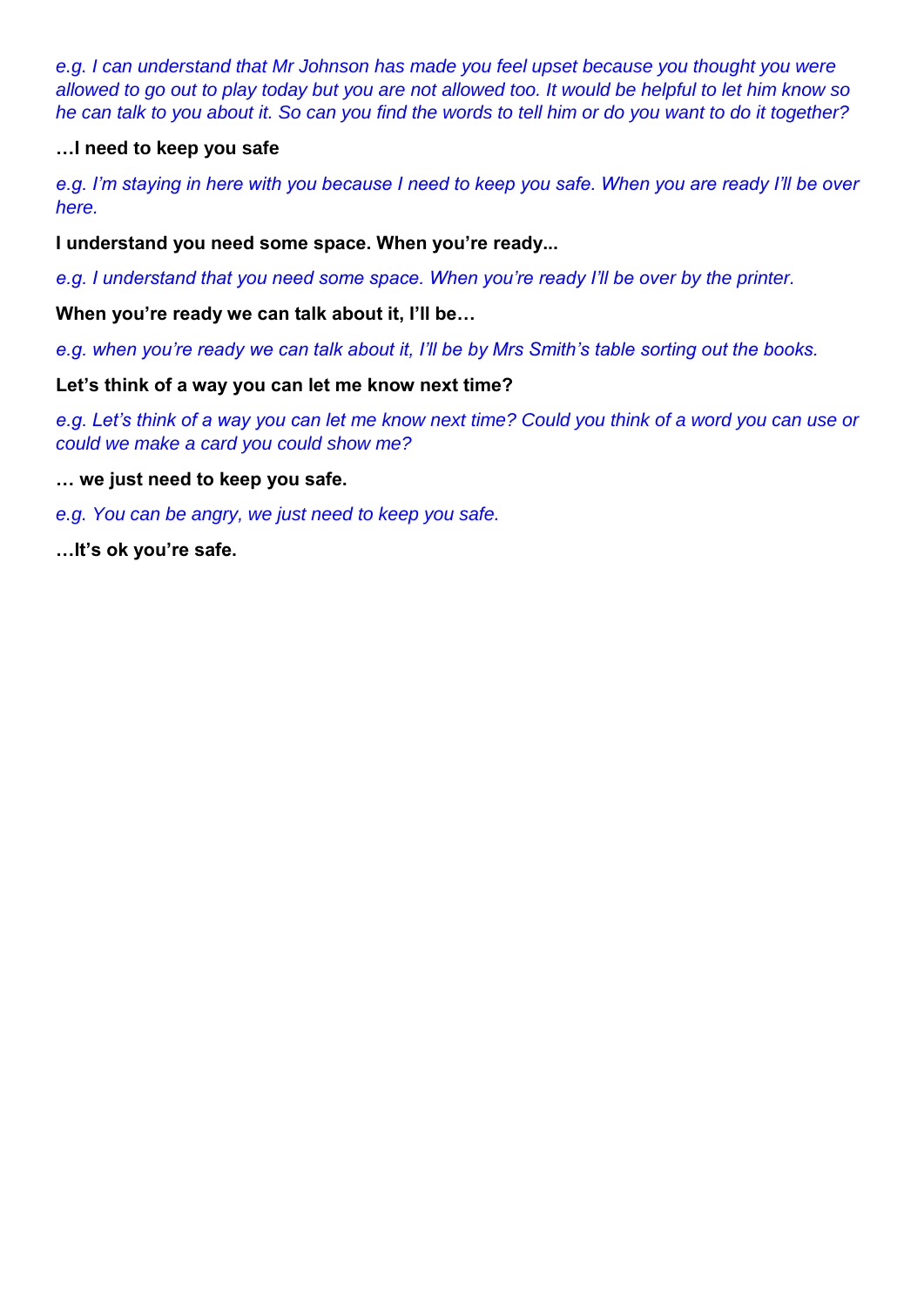# **Appendix 4**

| Low level 1                | Level <sub>2</sub>          | Level 3                       |
|----------------------------|-----------------------------|-------------------------------|
| Class Log                  | <b>Incident Form</b>        | Incident form or Racist /     |
|                            |                             | Homophobic/Bullying file      |
| <b>Disregarding Values</b> |                             |                               |
| Attention seeking          |                             |                               |
| Spoiling others' games     |                             |                               |
| Pushing in or not taking   |                             |                               |
| turn                       |                             |                               |
| Interrupting Talking when  |                             |                               |
| an adult is speaking       |                             |                               |
| Avoiding work / wasting    |                             |                               |
| time                       |                             |                               |
| Calling out / making       |                             |                               |
| inappropriate noises in    |                             |                               |
| lessons                    |                             |                               |
| Spreading rumours          |                             |                               |
| Arguing with pupils        | Arguing with staff          |                               |
| Stopping learning of other | Frequent disruption to      | Persistent disruption to      |
| children                   | lessons                     | lessons                       |
| Disrespectful attitude     | <b>Rudeness</b>             | Verbal abuse of staff or      |
|                            |                             | pupils                        |
| Swearing or disrespectful  | Swearing at pupils          | Swearing at staff             |
| gestures                   |                             |                               |
| Play fighting              | Aggressive play             | Fighting                      |
| Lying                      | Persistent lying            | Blatant dishonesty and        |
|                            |                             | refusal to accept             |
|                            |                             | responsibility                |
|                            | Refusal to follow           | Dangerous defiance and        |
|                            | instructions / deliberate   | refusal to follow             |
|                            | defiance or disobedience    | instructions                  |
|                            | Defacement, eg,             | Graffiti / vandalism / wilful |
|                            | scribbling on desk or       | destruction of the school     |
|                            | others' work                | environment or property       |
|                            | Kicking, hitting, punching, | Violent physical attack or    |
|                            | biting, pushing, etc        | causing bodily harm           |
|                            |                             | towards pupils or staff       |
|                            | Retaliation                 | Serious physical              |
|                            |                             | retaliation                   |
|                            | Inappropriate touching      | Inappropriate sexualised      |
|                            |                             | behaviour                     |
| Teasing, name calling      |                             | Intimidation or tormenting    |
|                            |                             | (including via the internet)  |
|                            |                             | Racial, social, cultural,     |
|                            |                             | homophobic or religious       |
|                            |                             | abuse                         |
|                            |                             | Stealing                      |
|                            |                             | Putting themselves or         |
|                            |                             | others at risk of harm        |
|                            |                             | <b>Bullying or extortion</b>  |
|                            |                             | Inappropriate use of          |
|                            |                             | social media                  |
|                            |                             |                               |